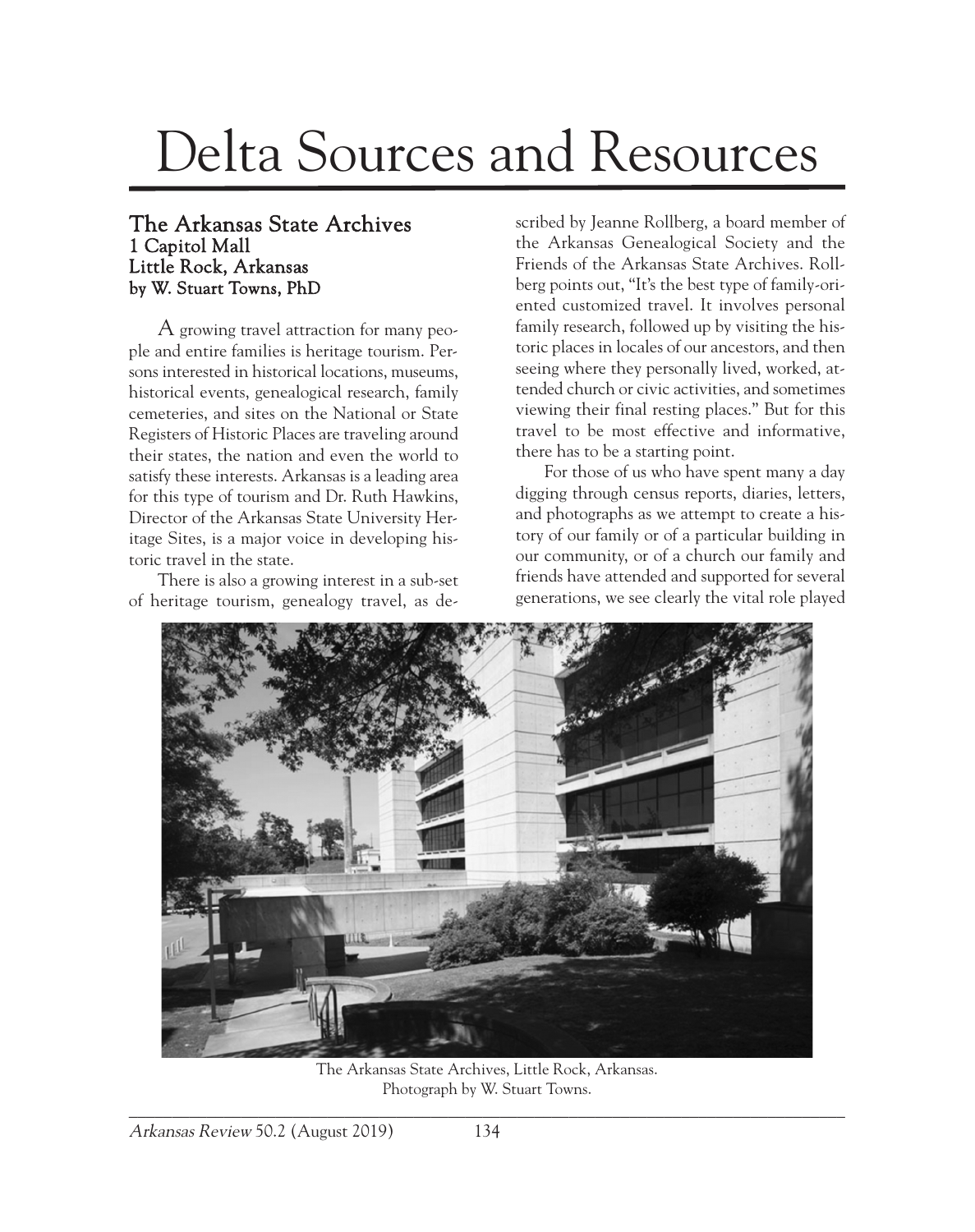by our state and regional archives. Not only are the archival materials indispensable to our finding, understanding, writing, and disseminating our stories, but professionally trained staff are essential to the collecting, storing, and preserving of these materials, and helping us locate and use the sources. The Arkansas State Archives is an outstanding resource for learning more about historical events, records, and memorabilia in which you and your family may be interested.

The Arkansas State Archives was founded by the State Legislature in 1905 and today maintains the largest collection of Arkansas archival materials in the world. If you are interested in family genealogy, local, regional, or state history in the Natural State, Little Rock, Powhatan, and Old Washington are the starting points for your research on genealogy and local history.

Charged with collecting, preserving, and disseminating our archival materials, the Arkansas State Archives is the keeper of our heritage and culture for future generations. Historical treasures such as diaries, letters, family histories, family papers, land records, census records, military records, maps, photographs, videos, newspapers, business or organizational records, school records, scrapbooks, film, negatives, and various county, state agency, and federal records that help tell the story of Arkansas' long and interesting history can be found in the three Archives locations around the state.

The Arkansas State Archives headquarters is located in Little Rock on the west side of the Capitol grounds, at 1 Capitol Mall. It includes approximately 13,000 cubic feet of state records and public records from all 75 counties, over half a million photographs and the largest collection of Arkansas newspapers in existence, as well as an extensive collection of Arkansas artifacts and art works. Its digital address is: www.digitalstatearchives.com/arkansas.

There are two other locations of Arkansas State Archives. The Southwest Arkansas Regional Archives (SARA) is the branch of the State Archives located in Historic Washington

State Park, at 201 Highway 195 South, Washington, Arkansas. Its mission is to collect and preserve primary and secondary source materials pertaining to the history of that region and its people and culture. Its collection includes family papers, organizational and business records, printed Arkansas and family histories, photographs, newspapers, maps, and a wealth of other historical materials that document the history of southwest Arkansas. SARA was founded in 1978 by the Hempstead County Historical Society, with assistance from the Arkansas History Commission, Historic Washington State Park, and the Pioneer Washington Restoration Foundation. The Arkansas History Commission acquired SARA in 2008. SARA focuses on a twelve-county region in southwest Arkansas. The twelve counties are: Columbia, Hempstead, Howard, Lafayette, Little River, Miller, Nevada, Ouachita, Pike, Polk, Sevier, and Union. It is open for research Tuesday through Saturday 8:00 to 4:30. Many of its resources are available online through the Arkansas State Archives digital collections site: www.archives.arkansas.gov/sara.

The Northeast Arkansas Regional Archives (NEARA) is the second regional branch of the Arkansas State Archives and is located at 11 Seventh Street, Powhatan, AR. It collects material on a sixteen-county region which includes the counties of Baxter, Clay, Craighead, Crittenden, Cross, Fulton, Greene, Independence, Izard, Jackson, Lawrence, Mississippi, Poinsett, Randolph, Sharp, and Stone. The core of the collections is the Lawrence County court records, which are some of the state's oldest records, dating back to the territorial period of the early nineteenth century. NEARA opened in 2011 and was founded through a partnership between the Arkansas History Commission and Arkansas State Parks. It is located within Powhatan Historic State Park. It is open for research Tuesday through Saturday 8:00 to 4:30. Its Internet address is: www.archives.arkansas.gov/neara.

A fourth equally important feature of the